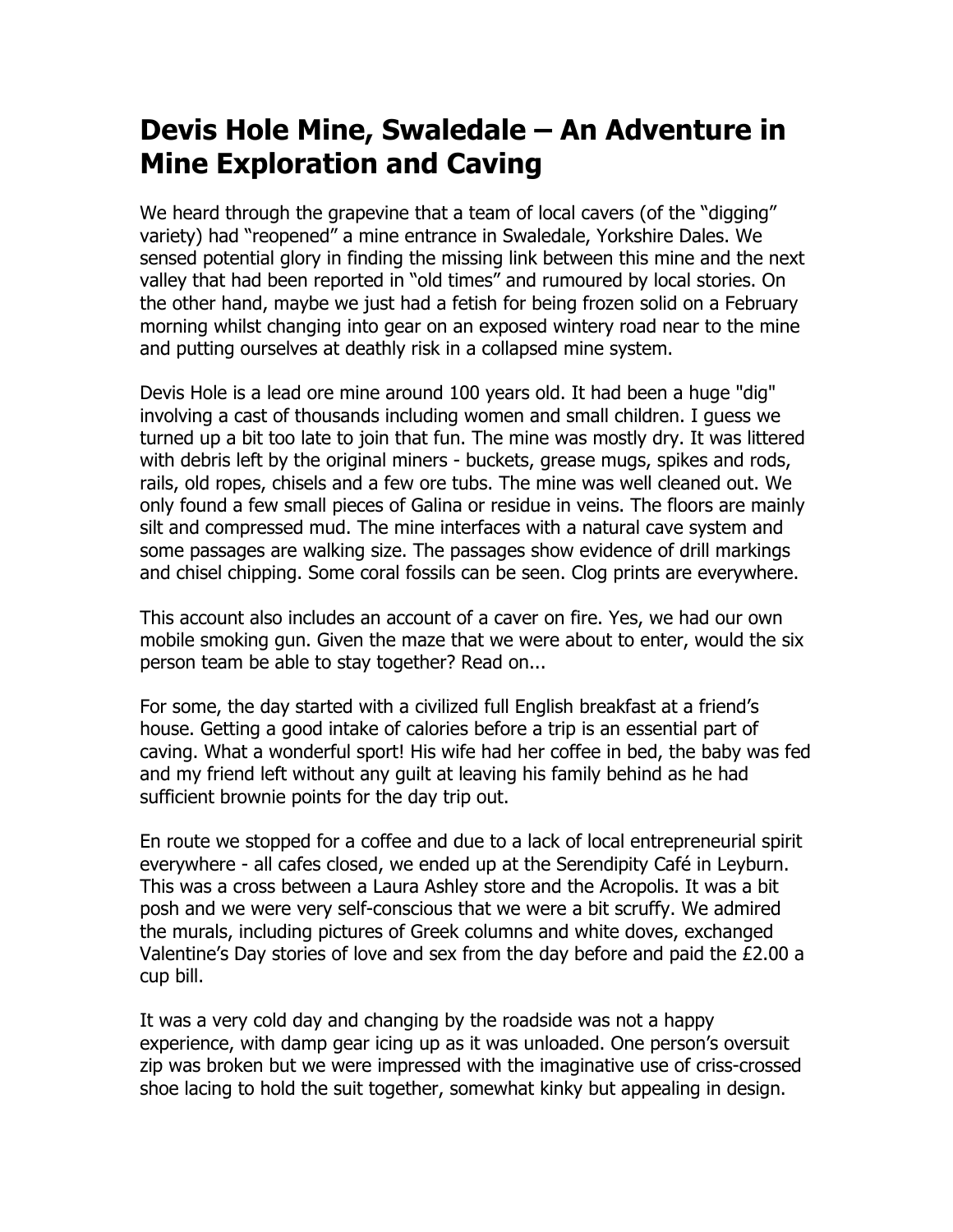We made our way to the mine entrance. This is along the Cogden Gill above the Old Smelting Mill. We followed the right hand branch of the Gill (western direction) for a few yards. The entrance is a timbered shaft dropping into a level passage. The team climbed down and did a low hands and knees crawl for a short distance. The roof is unstable and roof beams have rotted away. Great care is needed to avoid physical contact with roof boulders, or "dead ends" as sometimes called. One has to be careful to avoid waist belt held caving batteries brushing against any unstable features. Looking back after the crawl makes this clear – you think to yourself have I really just come through that!!.

The passageway becomes higher, an oil drum lined (very rusty and degraded) left-hand passage is passed and after about 400 ft we turned left into Pearson's passage. This lies under a huge central maze. This maze is phreatic (formed by water under pressure over a long period) and made up of over a mile of natural cave passageways which are concentrated into no more than about 400ft by 150ft. At one point, some kind soul has scribed a map on the walls. We followed it and ended up at exactly where we started. Thanks mate. The maze is very complex and resembles a "New York road map".

Bypassing this maze we continued along the main level for 385ft to a 4-way junction. We had made the effort to bring some video equipment and we each occasionally performed for the camera.

I think that it was at this point that one of the team showed what HOT STUFF he is! As the rest of the team gathered at the junction, he then arrived with a video camera and tackle bag in tow. A strange smell arrived with him. It wasn't obvious at first. There was a shout out towards him that something was wrong. The plume of smoke arising from his tackle bag was now obvious to all. He , not noticing, gave a look of confusion and suspected a wind up. But it wasn't the case.

The smoking tackle bag was inspected. This revealed that the powerful battery used to provide a light source for the video work had been shorting strongly, burning plastic and cables. We were pleased to discover that this would not be the first case of caving human spontaneous combustion as we had feared but a technical blip.

Fortunately the coffee flask was rescued from the smouldering bag, as it seemed a good time for a "Maxwell House" moment. The blackened flask looked like a used cannon shell and it was not a surprise that its thermal qualities were compromised but the cold coffee was better than nothing at all.

At this 4-way junction we took a left into the east level into a series of mine passages which had some natural features. We passed over several shafts in the